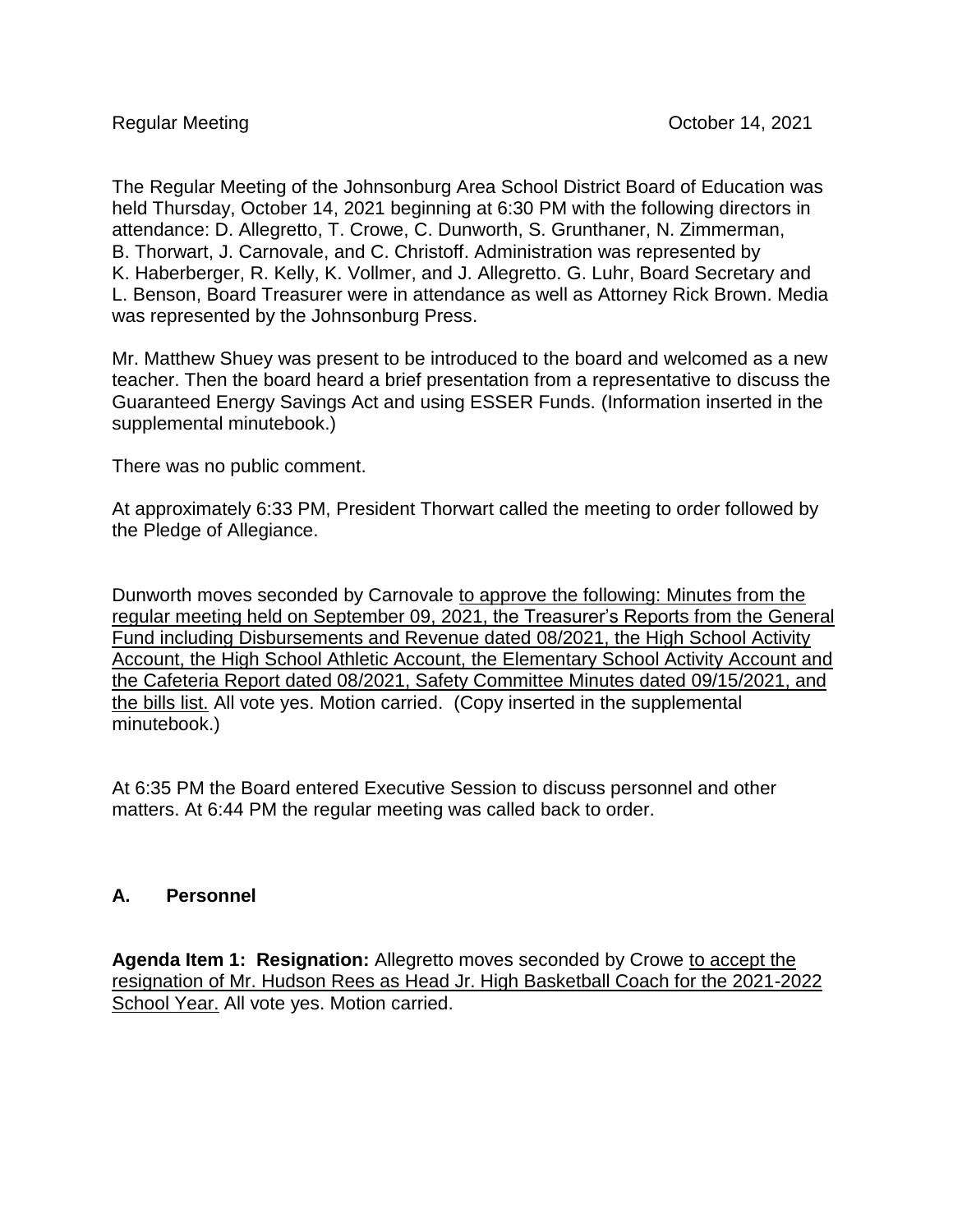**Agenda Item 2: Volunteer Coaches**: Carnovale moves seconded by Dunworth to approve the following list of volunteer coaches for the 2021-2022 SY; pending completion of necessary paperwork:

| Wrestling:                  | Casey Zimmerman    |
|-----------------------------|--------------------|
| Boys JV/Varsity Basketball: | <b>Hudson Rees</b> |
| Boys JH Basketball:         | Jacob Sheldon      |

All vote yes. Motion carried.

Agenda Item 3: WIN Program: Crowe moves seconded by Christoff to approve Mrs. Kelin Dauber, Mrs. Mary Bizzak, and Mrs. Sandy Charney as teachers for the WIN Program for the 2021-2022 School Year. All vote yes. Motion carried

**Agenda Item 4: Student Teacher:** Dunworth moves seconded by Carnovale to approve Ms. Morgan Secco as a student teacher with Mrs. Laura Aiello from January 3, 2022 – March 25, 2022, at no cost to the district; pending completion of the necessary paperwork. All vote yes. Motion carried.

**Agenda Item 5: Mentor:** Crowe moves seconded by Allegretto to approve Mr. Brent Barraclough as Mentor for Mr. Matthew Shuey for the 2021-2022 School Year at a stipend of \$300.00. Roll call vote: Allegretto, Carnovale, Christoff, Dunworth, Zimmerman, Grunthaner, Crowe, and Thorwart vote yes. Motion carried.

**Agenda Item 6: Substitute Nurse:** Allegretto moves seconded by Crowe to approve Emily Cardoni for the substitute nursing list for the 2021-2022 School Year at the district approved substitute rate; pending completion of the necessary paperwork. All vote yes. Motion carried.

## **B. Education and School Activities**

**Agenda Item 1: Work Hours:** Carnovale moves seconded by Dunworth to change the work hours of the second shift custodian at the high school from 3:00 – 11:100 PM to 4:00 – Midnight effective November 29, 2021 through Friday, February 18, 2022. Regular hours of 3:00 – 11:00 PM will resume on Monday, February 21, 2022. All vote yes. Motion carried.

**Agenda Item 2: Elementary Club Officers and Advisors:** Zimmerman moves seconded by Crowe to approve the Elementary School club officers and advisors for the 2021-2022 School Year. All vote yes. Motion carried. (Copy inserted in the Supplemental Minutebook.)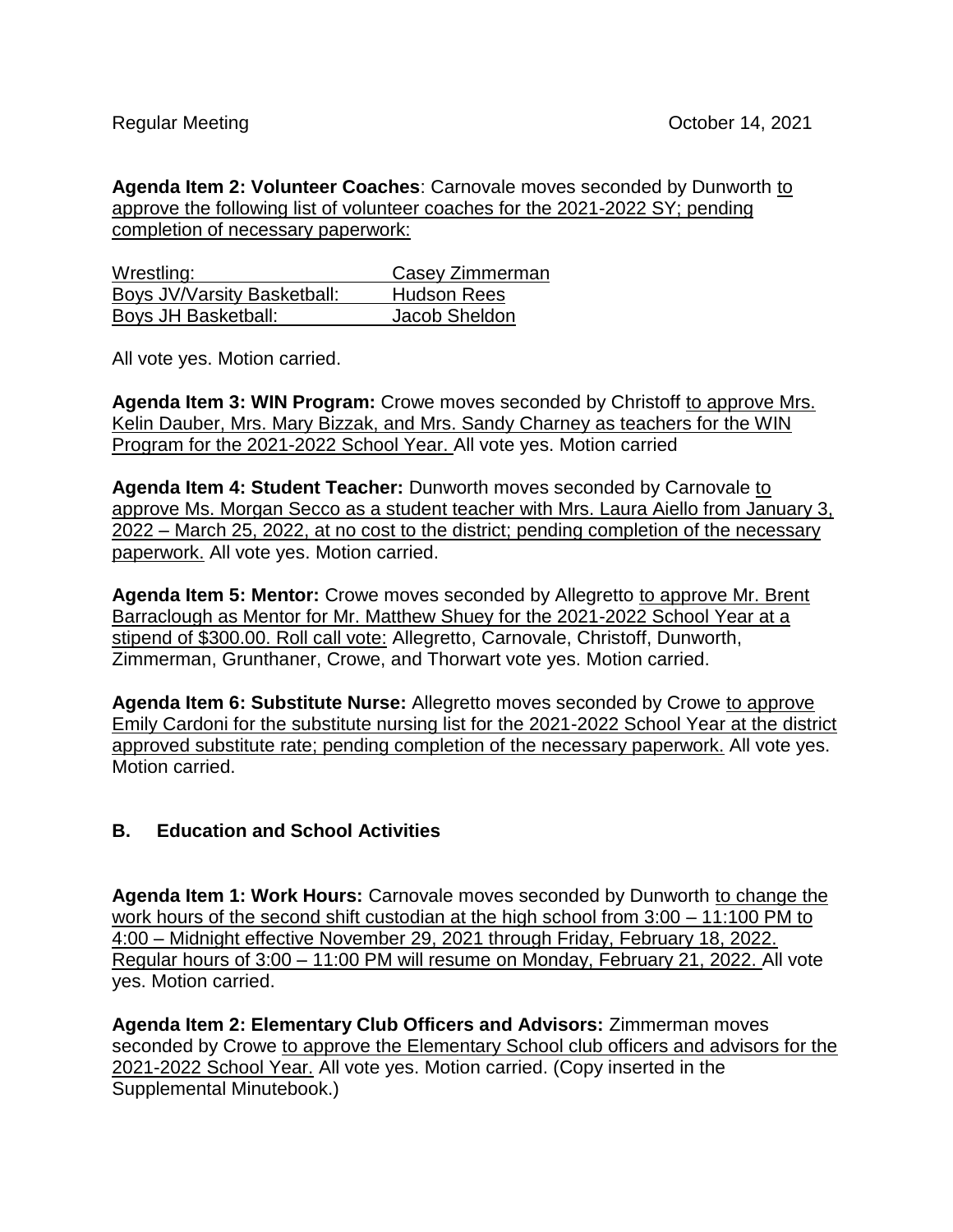**Agenda Item 3: High School Club Officers and Advisors:** Dunworth moves seconded by Carnovale to approve the High School club officers and advisors for the 2021-2022 School Year. All vote yes. Motion carried. (Copy inserted in the supplemental minutebook.)

**Agenda Item 4: Second Reading/Approval - Policy #103 Vol VII 2020:** Allegretto moves seconded by Grunthaner to approve Policy #103 Vol VII 2020 titled *Discrimination/Title IX Sexual Harassment Affecting Students.* Roll call vote: Allegretto, Carnovale, Christoff, Dunworth, Zimmerman, Grunthaner, Crowe, Thorwart vote yes. Motion carried. (Copy inserted in the supplemental minutebook.)

**Agenda Item 5: Second Reading/Approval - Policy # 104 Vol IV 2020:** Carnovale moves seconded by Dunworth to approve Policy # 104 Vol IV 2020 titled *Discrimination/Title IX Sexual Harassment Affecting Staff*. Roll call vote: Allegretto, Carnovale, Christoff, Dunworth, Zimmerman, Grunthaner, Crowe, Thorwart vote yes. Motion carried. (Copy inserted in the supplemental minutebook.)

**Agenda Item 6: Second Reading/Approval - Policy #006 Vol IV 2021:** Carnovale moves seconded by Allegretto to approve Policy #006 Volume IV 2021 titled *Meetings.*  Roll call vote: Allegretto, Carnovale, Christoff, Dunworth, Zimmerman, Grunthaner, Crowe, Thorwart vote yes. Motion carried. (Copy inserted in the supplemental minutebook.)

**Agenda Item 7: Second Reading/Approval - Policy #903 Vol IV 2021:** Carnovale moves seconded by Dunworth to approve Policy #903 Vol IV 2021 titled *Public Participation in Board Meetings.* Roll call vote: Allegretto, Carnovale, Christoff, Dunworth, Zimmerman, Grunthaner, Crowe, Thorwart vote yes. Motion carried. (Copy inserted in the supplemental minutebook.)

**Agenda Item 8: School Webmasters:** Carnovale moves seconded by Allegretto to approve the contract with School Webmaster to update the school's webpage at a cost of \$9,544.00. Roll call vote: Allegretto, Carnovale, Christoff, Dunworth, Zimmerman, Grunthaner, Crowe, Thorwart vote yes. Motion carried. (Copy inserted in the supplemental minutebook.)

**Agenda Item 9: Seneca Highlands CTC MOU:** Carnovale moves seconded by Allegretto to approve the Cooperative Education MOU with the Seneca Highlands Career and Technical Center at a cost of \$4,000.00 for the 2021-2022 School Year. Roll call vote: Allegretto, Carnovale, Christoff, Dunworth, Zimmerman, Grunthaner, Crowe, Thorwart vote yes. Motion carried. (Copy inserted in the supplemental minutebook.)